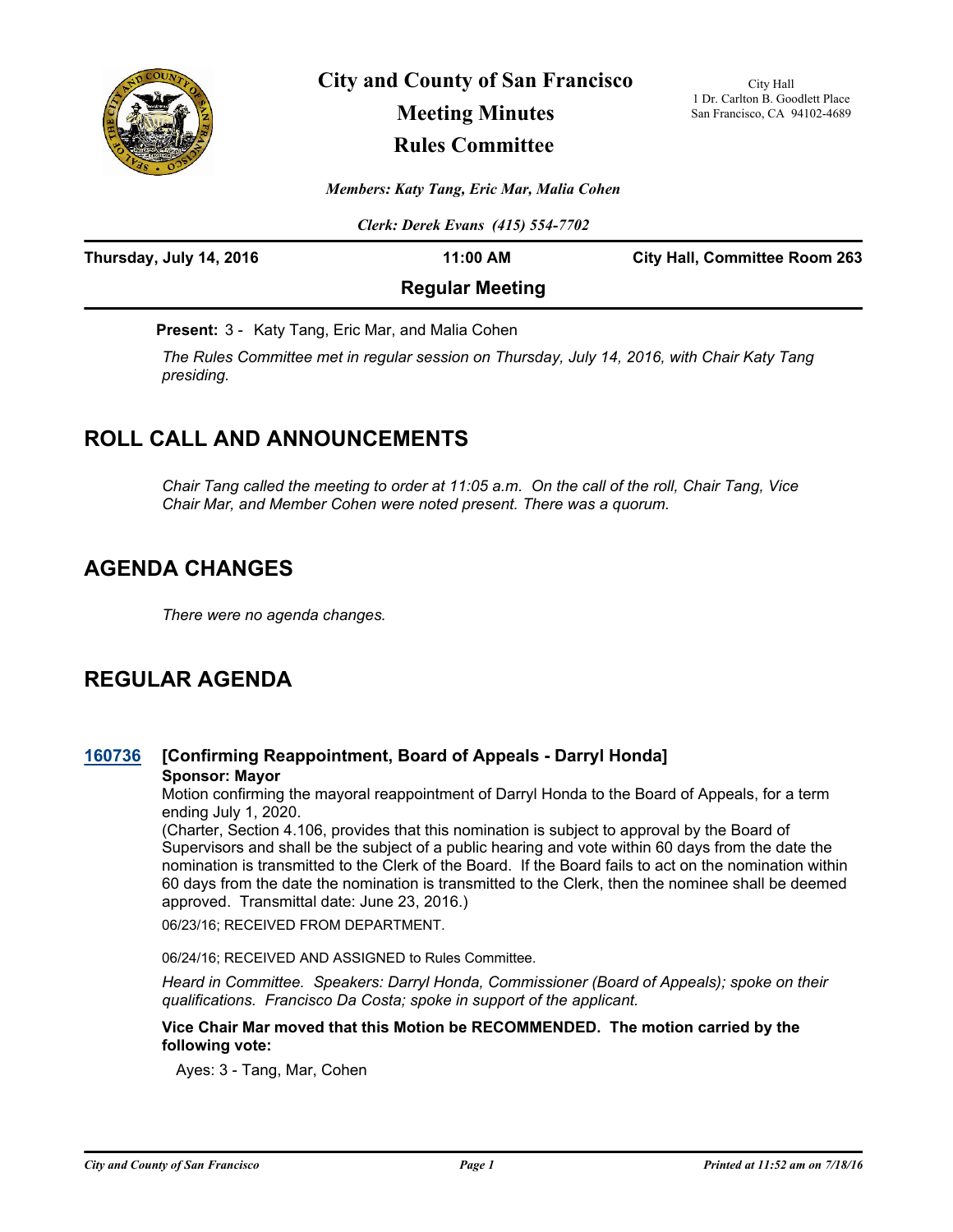## **[160737](http://sfgov.legistar.com/gateway.aspx?m=l&id=30942) [Confirming Appointment, Board of Appeals - Frank Fung]**

#### **Sponsor: Mayor**

Motion confirming the mayoral appointment of Frank Fung to the Board of Appeals, for a term ending July 1, 2020.

(Charter, Section 4.106, provides that this nomination is subject to approval by the Board of Supervisors and shall be the subject of a public hearing and vote within 60 days from the date the nomination is transmitted to the Clerk of the Board. If the Board fails to act on the nomination within 60 days from the date the nomination is transmitted to the Clerk, then the nominee shall be deemed approved. Transmittal date: June 23, 2016.)

06/23/16; RECEIVED FROM DEPARTMENT.

06/24/16; RECEIVED AND ASSIGNED to Rules Committee.

*Heard in Committee. Speakers: Frank Fung, Commissioner (Board of Appeals); spoke on their qualifications. Gabriel Medina; Francisco Da Costa; spoke in support of the applicant.*

**Vice Chair Mar, seconded by Member Cohen, moved that this Motion be RECOMMENDED. The motion carried by the following vote:**

Ayes: 3 - Tang, Mar, Cohen

### **[160783](http://sfgov.legistar.com/gateway.aspx?m=l&id=30988) [Reappointment, Board of Appeals - Richard Swig]**

Motion approving/rejecting the President of the Board of Supervisors London Breed's nomination of Richard Swig for appointment to the Board of Appeals, for a term ending July 1, 2020. (Clerk of the Board)

(Charter, Section 4.106, provides that this nomination is subject to approval by the Board of Supervisors and shall be the subject of a public hearing and vote within 60 days from the date the nomination is transmitted to the Clerk of the Board. If the Board fails to act on the nomination within 60 days of the date the nomination is transmitted to the Clerk then the nominee shall be deemed approved. Transmittal date: May 9, 2016.)

05/09/16; RECEIVED FROM DEPARTMENT.

07/08/16; RECEIVED AND ASSIGNED to Rules Committee.

*Heard in Committee. Speakers: Richard Swig, Commissioner (Board of Appeals); spoke on their qualifications. Francisco Da Costa; Ace "On the Case" Washington; spoke in support of the applicant.*

#### **Member Cohen, seconded by Vice Chair Mar, moved that this Motion be AMENDED to approve President London Breed's nomination of Richard Swig for appointment to the Board of Appeals. The motion carried by the following vote:**

Ayes: 3 - Tang, Mar, Cohen

Motion approving the President of the Board of Supervisors London Breed's nomination of Richard Swig for appointment to the Board of Appeals, for a term ending July 1, 2020. (Clerk of the Board) (Charter, Section 4.106, provides that this nomination is subject to approval by the Board of Supervisors and shall be the subject of a public hearing and vote within 60 days from the date the nomination is transmitted to the Clerk of the Board. If the Board fails to act on the nomination within 60 days of the date the nomination is transmitted to the Clerk then the nominee shall be deemed approved. Transmittal date: May 9, 2016.)

#### **Member Cohen, seconded by Vice Chair Mar, moved that this Motion be RECOMMENDED AS AMENDED. The motion carried by the following vote:**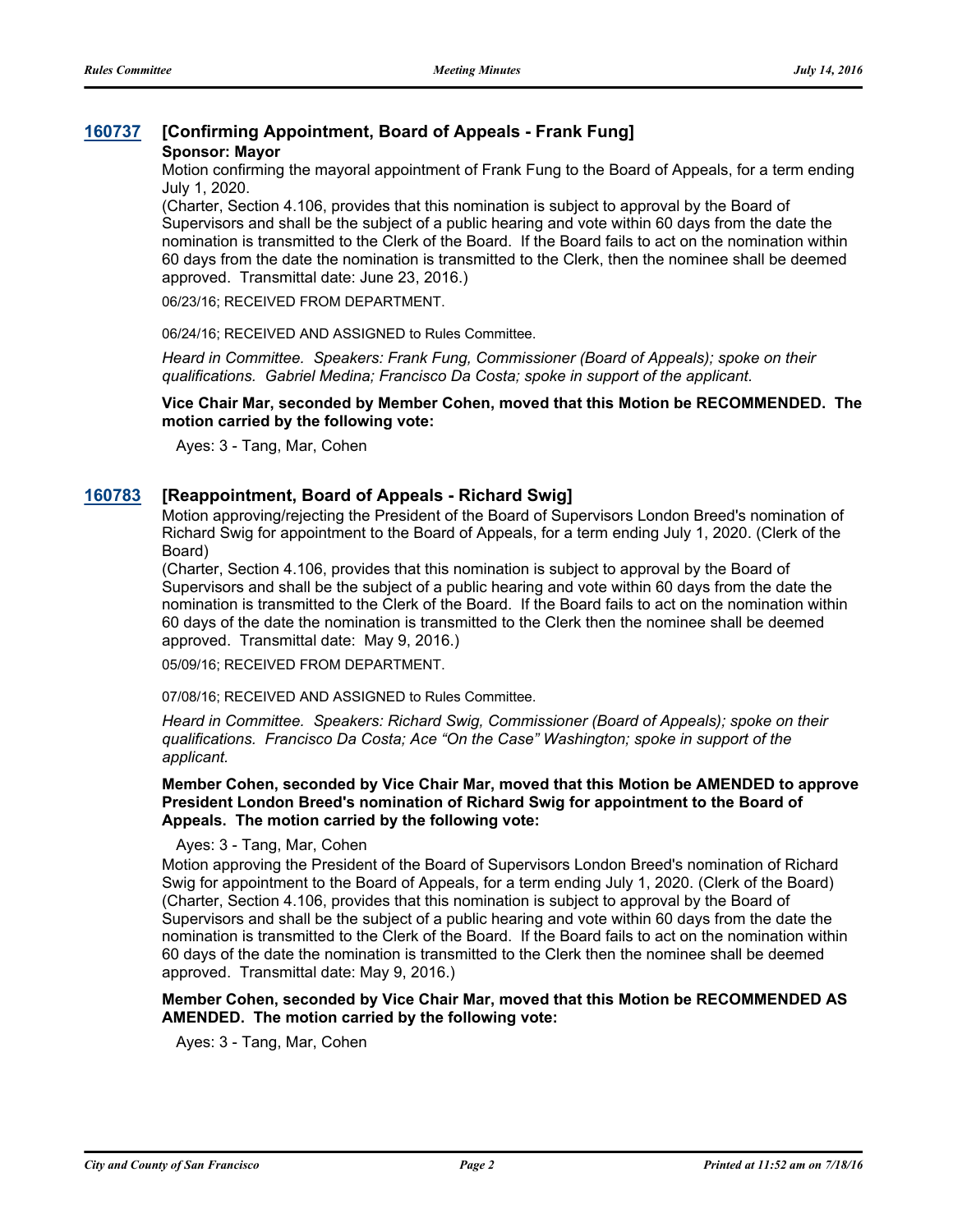# **[160782](http://sfgov.legistar.com/gateway.aspx?m=l&id=30987) [Confirming Reappointment, Planning Commission - Richard Hillis] Sponsor: Mayor**

Motion confirming the mayoral reappointment of Richard Hillis to the Planning Commission, term ending June 30, 2020.

(Charter, Section 4.105, provides that this nomination is subject to approval by the Board of Supervisors and shall be the subject of a public hearing and vote within 60 days from the date the nomination is transmitted to the Clerk of the Board. If the Board fails to act on the nomination within 60 days from the date the nomination is transmitted to the Clerk, then the nominee shall be deemed approved. Transmittal date: July 7, 2016.)

07/07/16; RECEIVED FROM DEPARTMENT.

07/08/16; RECEIVED AND ASSIGNED to Rules Committee.

*Heard in Committee. Speakers: Richard Hillis, Commissioner (Planning Commission); spoke on their qualifications. Dennis Richards, Commissioner (Planning Commission); Francisco Da Costa; Ace "On the Case" Washington; spoke in support of the applicant.*

### **Member Cohen, seconded by Vice Chair Mar, moved that this Motion be RECOMMENDED. The motion carried by the following vote:**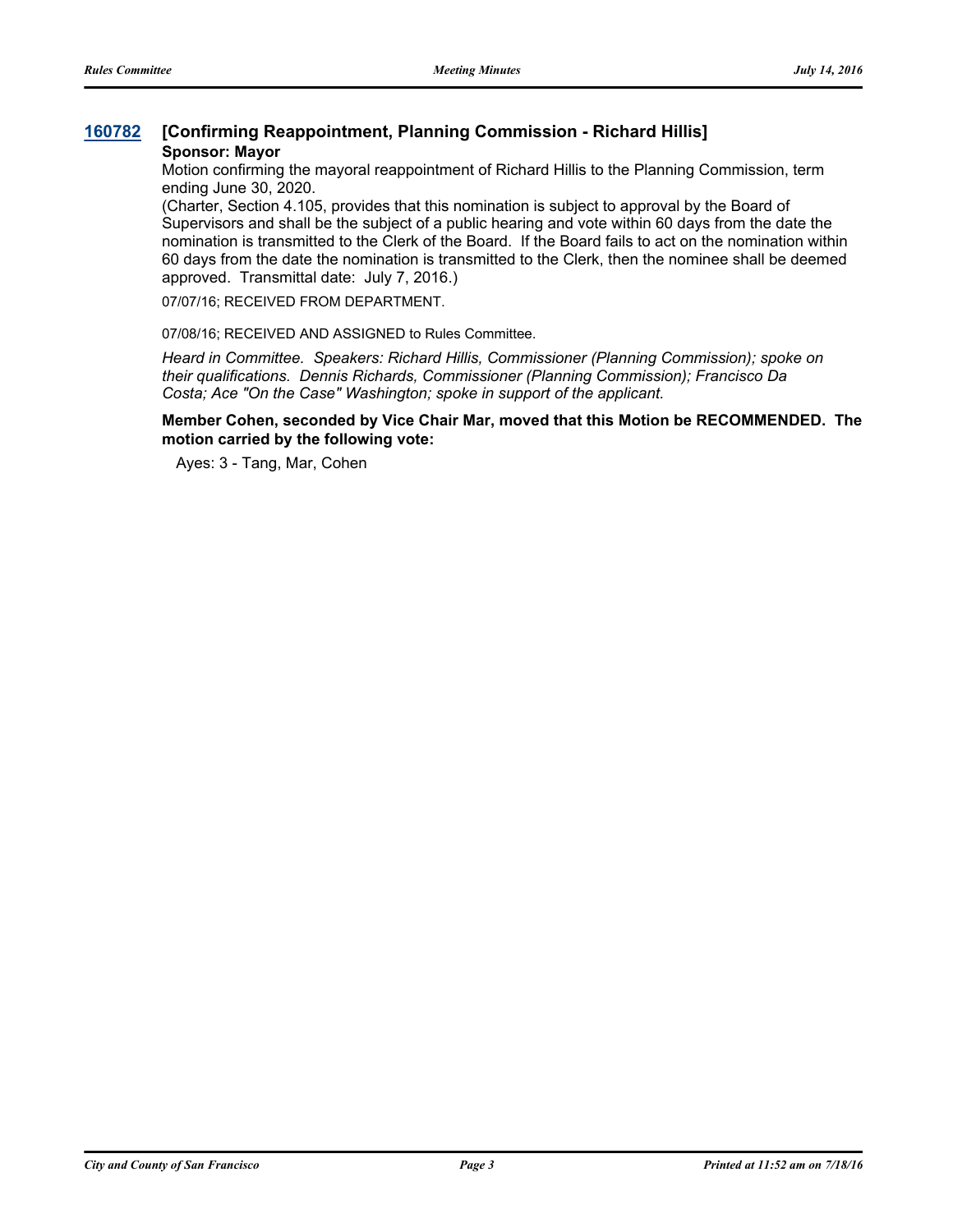### **[160587](http://sfgov.legistar.com/gateway.aspx?m=l&id=30792) [Charter Amendment - Non-Citizen Voting in School Board Elections] Sponsors: Mar; Campos, Avalos, Cohen, Wiener and Kim**

Charter Amendment (First Draft) to amend the Charter of the City and County of San Francisco to authorize San Francisco residents who are not United States citizens but who are the parents, legal guardians, or caregivers of a child residing in San Francisco to vote in elections for the Board of Education, at an election to be held on November 8, 2016.

05/24/16; ASSIGNED UNDER 30 DAY RULE PENDING APPROVAL AS TO FORM to Rules Committee.

06/07/16; SUBSTITUTED AND ASSIGNED UNDER 30 DAY RULE to Rules Committee.

06/22/16; REFERRED TO DEPARTMENT. Referred to the Mayor's Office, Office of the City Attorney, Department of Elections, Planning Department, and SFUSD for informational purposes (per Rules of Order 2.22.4). Referred to the City Controller for a financial analysis (per Elections Code, Section 305(B)(2) and Rules of Order 2.22.3). Referred to the Planning Department for environmental review. Referred to the Youth Commission per Charter Section 4.124 for comment and recommendation.

06/30/16; RESPONSE RECEIVED. Planning Department determined that this Charter Amendment is not defined as a project under CEQA Sections 15378 and 15060(c)(2) because it does not result in a physical change in the environment.

07/06/16; RESPONSE RECEIVED. Controller's Office provided financial analysis supporting the opinion that should the proposed Charter amendment be approved by the voters, there would be an additional cost, as estimated by the Department of Elections, of a minimum of \$160,000 per election.

07/07/16; CONTINUED. Heard in Committee. Speakers: There were none.

07/07/16; RESPONSE RECEIVED. At the Tuesday, July 5, 2016 meeting, the Youth Commission voted to support this proposed Charter Amendment.

*Heard in Committee. Speakers: Gabriel Medina; Leticia; Natasha Mihal (Office of the Controller); presented information and answered questions raised throughout the hearing. Lisa Weissman-Ward; Commissioners Erica Kong and Anna Bernick (Youth Commission); Lucia; Cecilia Galeano, Commissioner (Youth Commission); Joshua Park; Joshua Arce (Labor Union Local 361); Erick Arguello, President (Calle 24); Theresa Imperial (Manilatown Heritage Foundation); Male Speaker; Francisco Da Costa; Ace "On the Case" Washington; Ronald E. David Lee; spoke in support of the proposed Charter Amendment. Silvia Johnson; spoke neither in support nor against the proposed Charter Amendment.*

**Member Cohen moved that this Charter Amendment be RECOMMENDED AS A COMMITTEE REPORT to the July 19, 2016, Board of Supervisors meeting. The motion carried by the following vote:**

Ayes: 3 - Tang, Mar, Cohen

*Chair Tang requested that File Nos. 160583 and 160781 be called and heard together.*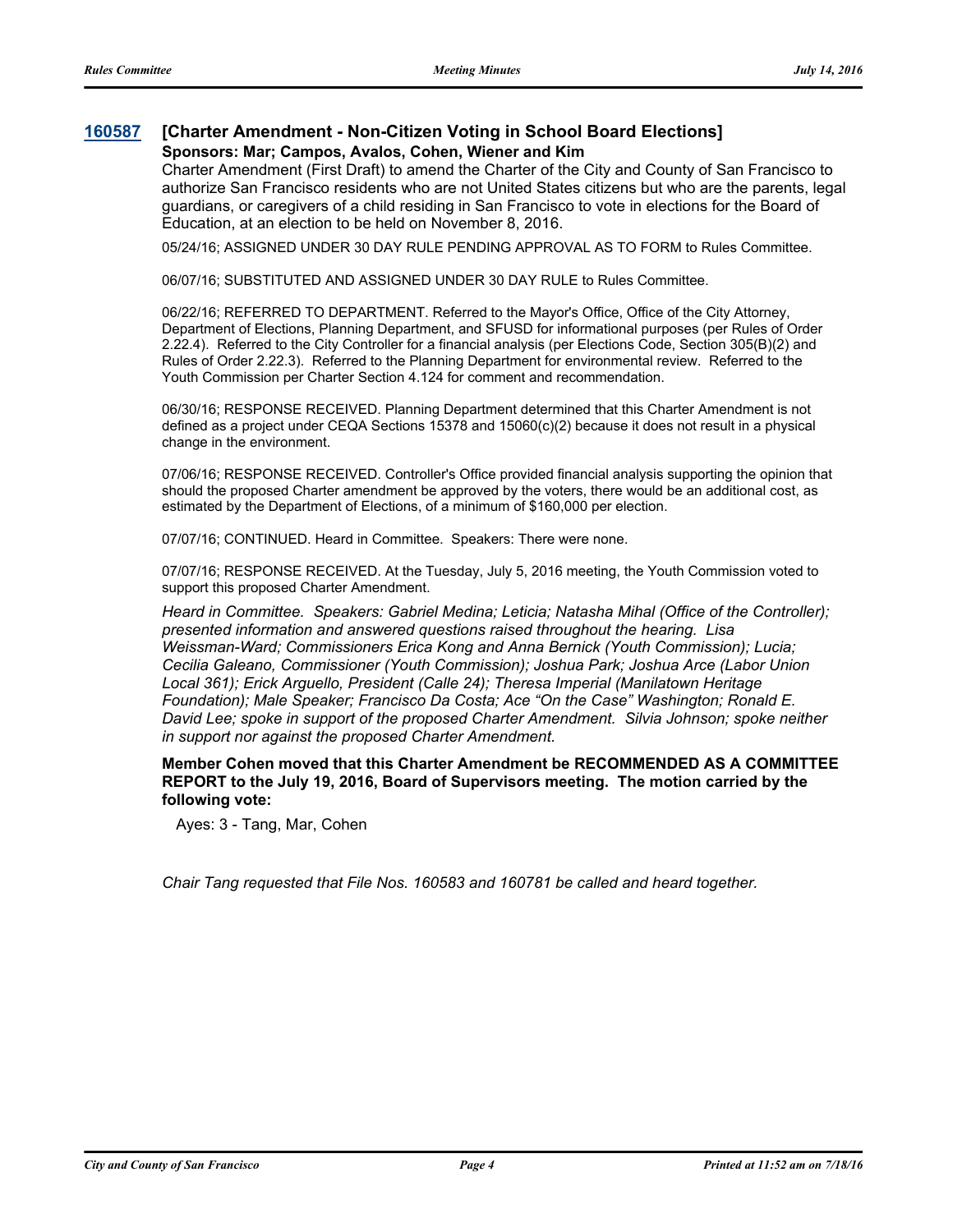# **[160583](http://sfgov.legistar.com/gateway.aspx?m=l&id=30788) [Charter Amendment - Public Advocate]**

### **Sponsors: Campos; Avalos, Kim and Mar**

Charter Amendment (Second Draft) to amend the Charter of the City and County of San Francisco to: 1) create the Office of the Public Advocate; 2) set the Public Advocate's powers and duties; 3) authorize the Public Advocate to review the administration of City programs, including programs for transmitting information to the public, and to receive, investigate, and attempt to resolve complaints regarding City services and programs; 4) authorize the Public Advocate to receive and investigate specified whistleblower complaints; 5) provide for the Public Advocate's election, removal, and salary; and, 6) set City policy regarding sufficient funding and minimum staffing for the Office of the Public Advocate; and setting an operative date, at an election to be held on November 8, 2016.

05/24/16; ASSIGNED UNDER 30 DAY RULE to Rules Committee, expires on 6/23/2016.

06/02/16; REFERRED TO DEPARTMENT. Referred to the Mayor's Office, Office of the City Attorney, Department of Elections, Office of Citizen Complaints, Office of Labor Standards Enforcement, Police Department, District Attorney, and Ethics Commission for informational purposes (per Rules of Order 2.22.4). Referred to the City Controller for a financial analysis (per Elections Code, Section 305(B)(2) and Rules of Order 2.22.3). Referred to the Planning Department for environmental review.

06/03/16; RESPONSE RECEIVED. Planning Department determined that this Charter Amendment is not defined as a project under CEQA Guidelines Sections 15378 and 15060(c)(2) because it does not result in a physical change in the environment.

06/29/16; RESPONSE RECEIVED. Controller's Office provided financial analysis supporting the opinion that the proposed charter amendment would result in a significant increase in the cost of government

06/30/16; CONTINUED. Heard in Committee. Speakers: Supervisor David Campos (Board of Supervisors); Natasha Mihal (Controller's Office); presented information and answered questions raised throughout the hearing. Mike Casey; Alisa Messer; Tom O'Connor (San Francisco Fire Fighters); Ace Washington; spoke in support of the proposed Charter Amendment. Jim Lazarus (Chamber of Commerce); spoke in opposition of the proposed Charter Amendment.

Member Cohen, seconded by Vice Chair Mar, moved that this Charter Amendment be CONTINUED AS AMENDED to the July 7, 2016, Rules Committee meeting. The motion carried by the following vote: Ayes: 3 - Tang, Avalos, Cohen

Member Cohen, seconded by Vice Chair Mar, moved to rescind the previous vote. The motion carried by the following vote:

Ayes: 3 - Tang, Mar, Cohen

07/06/16; DUPLICATED. Heard in Committee. Speakers: Supervisor David Campos (Board of Supervisors); Jon Givner, Deputy City Attorney (City Attorney's Office); presented information and answered questions raised throughout the hearing. John Crew; Eileen Boken; Josue Reyes (Progressive Workers Alliance); spoke in support of the proposed Charter Amendment. Charely Lavery; Sean McGarry (Carpenters Local 22); David Johnson (Local 300); spoke in opposition of the proposed Charter Amendment. Sylvia Johnson; spoke neither in support nor against the proposed Charter Amendment.

07/06/16; AMENDED, AN AMENDMENT OF THE WHOLE BEARING NEW TITLE. See Duplicated File No. 160781.

07/06/16; CONTINUED AS AMENDED.

07/06/16; AMENDED, AN AMENDMENT OF THE WHOLE BEARING NEW TITLE.

07/10/16; REFERRED TO DEPARTMENT. Referred to the City Controller for a financial analysis (per Elections Code, Section 305(B)(2) and Rules of Order 2.22.3). Referred to the Planning Department for environmental review.

*Heard in Committee. Speakers: Jon Givner, Deputy City Attorney (Office of the City Attorney); Natasha Mihal (Office of the Controller); presented information and answered questions raised*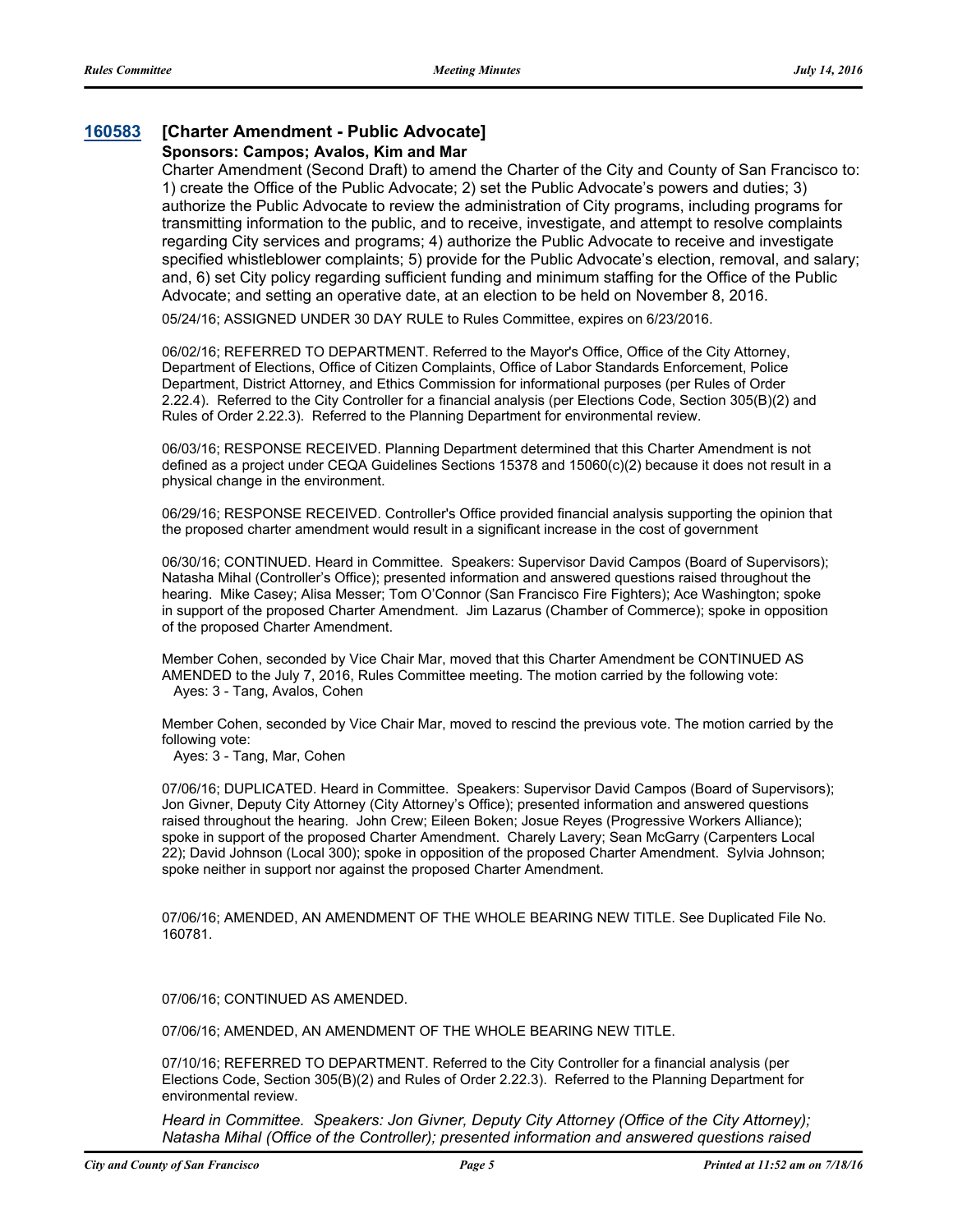*throughout the hearing. Silvia Johnson; Francisco Da Costa; spoke neither in support nor against the proposed Charter Amendment.* 

*Supervisor Mar dissented in Committee.*

**Member Cohen moved that this Charter Amendment be RECOMMENDED AS A COMMITTEE REPORT to the July 19, 2016, Board of Supervisors meeting. The motion carried by the following vote:**

Ayes: 2 - Tang, Cohen Noes: 1 - Mar

## **[160781](http://sfgov.legistar.com/gateway.aspx?m=l&id=30986) [Charter Amendment - Public Advocate]**

#### **Sponsors: Campos; Avalos, Kim and Mar**

Charter Amendment (Second Draft) to amend the Charter of the City and County of San Francisco to: 1) create the Office of the Public Advocate; 2) set the Public Advocate's powers and duties; 3) authorize the Public Advocate to review the administration of City programs, including programs for transmitting information to the public, and to receive, investigate, and attempt to resolve complaints regarding City services and programs; 4) authorize the Public Advocate to receive and investigate specified whistleblower complaints; 5) provide for the Public Advocate's election, removal, and salary; and, 6) set City policy regarding sufficient funding and minimum staffing for the Office of the Public Advocate; and setting an operative date, at an election to be held on November 8, 2016.

07/06/16; AMENDED, AN AMENDMENT OF THE WHOLE BEARING NEW TITLE. Duplicated from File No. 160583.

07/06/16; AMENDED, AN AMENDMENT OF THE WHOLE BEARING NEW TITLE.

07/06/16; CONTINUED AS AMENDED.

07/06/16; DUPLICATED.

07/10/16; REFERRED TO DEPARTMENT. Referred to the City Controller for a financial analysis (per Elections Code, Section 305(B)(2) and Rules of Order 2.22.3). Referred to the Planning Department for environmental review.

*Heard in Committee. Speakers: Jon Givner, Deputy City Attorney (Office of the City Attorney); Natasha Mihal (Office of the Controller); presented information and answered questions raised throughout the hearing. Silvia Johnson; Francisco Da Costa; spoke neither in support nor against the proposed Charter Amendment.* 

*Supervisor Mar dissented in Committee.*

*Vice Chair Mar moved that this Charter Amendment be TABLED. The motion failed by the following vote:*

 *Ayes: 1 - Mar Noes: 2 - Cohen, Tang*

**Member Cohen moved that this Charter Amendment be RECOMMENDED AS A COMMITTEE REPORT to the July 19, 2016, Board of Supervisors meeting. The motion carried by the following vote:**

Ayes: 2 - Tang, Cohen Noes: 1 - Mar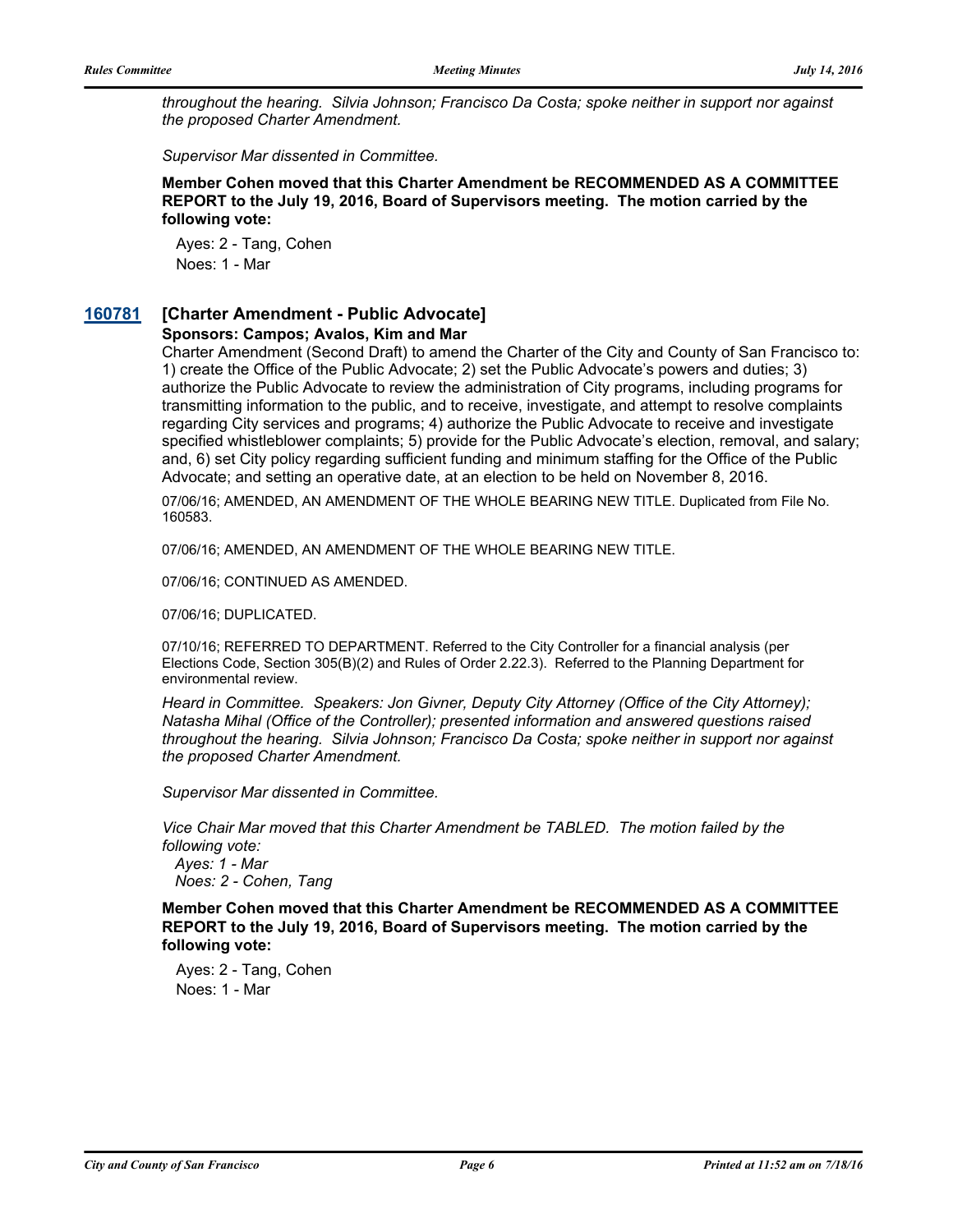## **[160588](http://sfgov.legistar.com/gateway.aspx?m=l&id=30793) [Charter Amendment - Housing and Development Commission] Sponsors: Peskin; Kim**

Charter Amendment (Second Draft) to amend the Charter of the City and County of San Francisco, to create the Housing and Development Commission to oversee the Department of Economic and Workforce Development and the Department of Housing and Community Development; to require the Commission to review and make recommendations regarding proposed development agreements and conveyance of certain surplus City property before the Board of Supervisors considers such proposals; to require the Commission to hold hearings and make recommendations regarding proposals to adopt or change inclusionary housing requirements for housing developments; to require the Commission to adopt rules creating competitive selection processes for the Department of Housing and Community Development's expenditure of affordable housing funds and for the development of affordable housing on City-owned property under the jurisdiction of the Department of Housing and Community Development; and to provide that ordinances regarding inclusionary housing requirements and rules regarding competitive selection for affordable housing adopted under the processes set forth in the Charter may supersede ordinances and rules adopted by the Board of Supervisors or the voters prior to March 1, 2017, at an election to be held on November 8, 2016.

05/24/16; ASSIGNED UNDER 30 DAY RULE to Rules Committee, expires on 6/23/2016.

06/03/16; REFERRED TO DEPARTMENT. Referred to the Mayor's Office, Office of the City Attorney, Department of Elections, Real Estate Division, Office of Economic and Workforce Development, and Office of Housing and Community Development for informational purposes (per Rules of Order 2.22.4). Referred to the City Controller for a financial analysis (per Elections Code, Section 305(B)(2) and Rules of Order 2.22.3). Referred to the Planning Department for environmental review.

06/24/16; RESPONSE RECEIVED. Planning Department determined that this Charter Amendment is not defined as a project under CEQA Guidelines Sections 15378 and 15060(c)(2) because it does not result in a physical change in the environment.

06/29/16; RESPONSE RECEIVED. The Controller determined that the proposed amendment would have a minimal impact on the cost of government, increasing the cost of government by approximately \$190,000 annually to fund the cost of a new city commission.

06/30/16; AMENDED, AN AMENDMENT OF THE WHOLE BEARING NEW TITLE. Heard in Committee. Speakers: Sunny Angulo, Legislative Aide (Office of Supervisor Aaron Peskin); Todd Rufo, Director; and Joaquin Torres, Deputy Director (Office of Economic and Workforce Development); Olson Lee, Director (Office of Housing and Community Development); Supervisor John Avalos (Board of Supervisors); Natasha Mihal (Controller's Office); presented information and answered questions raised throughout the hearing. Todd Radulovich, Executive Director (Livable City); Ace Washington; John Elke; Eileen Bogin; spoke in support of the proposed Charter Amendment. Alyssa Kies (SPUR); Corrine Woods; Kevin Carroll; Yaris Ng Pang (Andrea Baker Consulting); Julie Phelps (Counterpulse); Randy Shaw (Tenderloin Housing Clinic); Adriel Lively (Little Saigon Association); Dan Adams (Bridge Housing); Pratibha Tekkey (Central City SRO Collaborative); Scott Hauge (LAL Insurance); Paul Pendergust (Small Business Network); Tyra Fennell (Imprint City); Tim Colen (Housing Action Coalition); Harrison Lao (Chinatown Community Development Center); Samantha Higgins (Golden Gate Restaurant Association); Sharyl Davis; Arnold Townsend; Amos Brown, President (ACLU - San Francisco); Jim Lazarus (Chamber of Commerce); spoke in opposition of the proposed Charter Amendment. Gail Gilman; Dan Faulk (Tenderloin Neighborhood Development Corporation); Lee; spoke neither in support nor against the proposed Charter Amendment.

#### 06/30/16; CONTINUED AS AMENDED.

07/06/16; RESPONSE RECEIVED. The Controller determined that the proposed amendment would have a minimal impact on the cost of government, increasing the cost of government by approximately \$190,000 annually to fund the cost of a new city commission.

07/07/16; CONTINUED. Heard in Committee. Speakers: Sunny Angulo, Legislative Aide (Office of Supervisor Aaron Peskin); Jon Givner, Deputy City Attorney (City Attorney's Office); Olson Lee, Director (Mayor's Office of Housing and Community Development); Ken Rich (Office of Labor Standards Enforcement); presented information and answered questions raised throughout the hearing. George Wooding; Patrick Monette-Shaw; Eileen Boken; Calvin Welch; Gabriel Medina; spoke in support of the proposed Charter Amendment.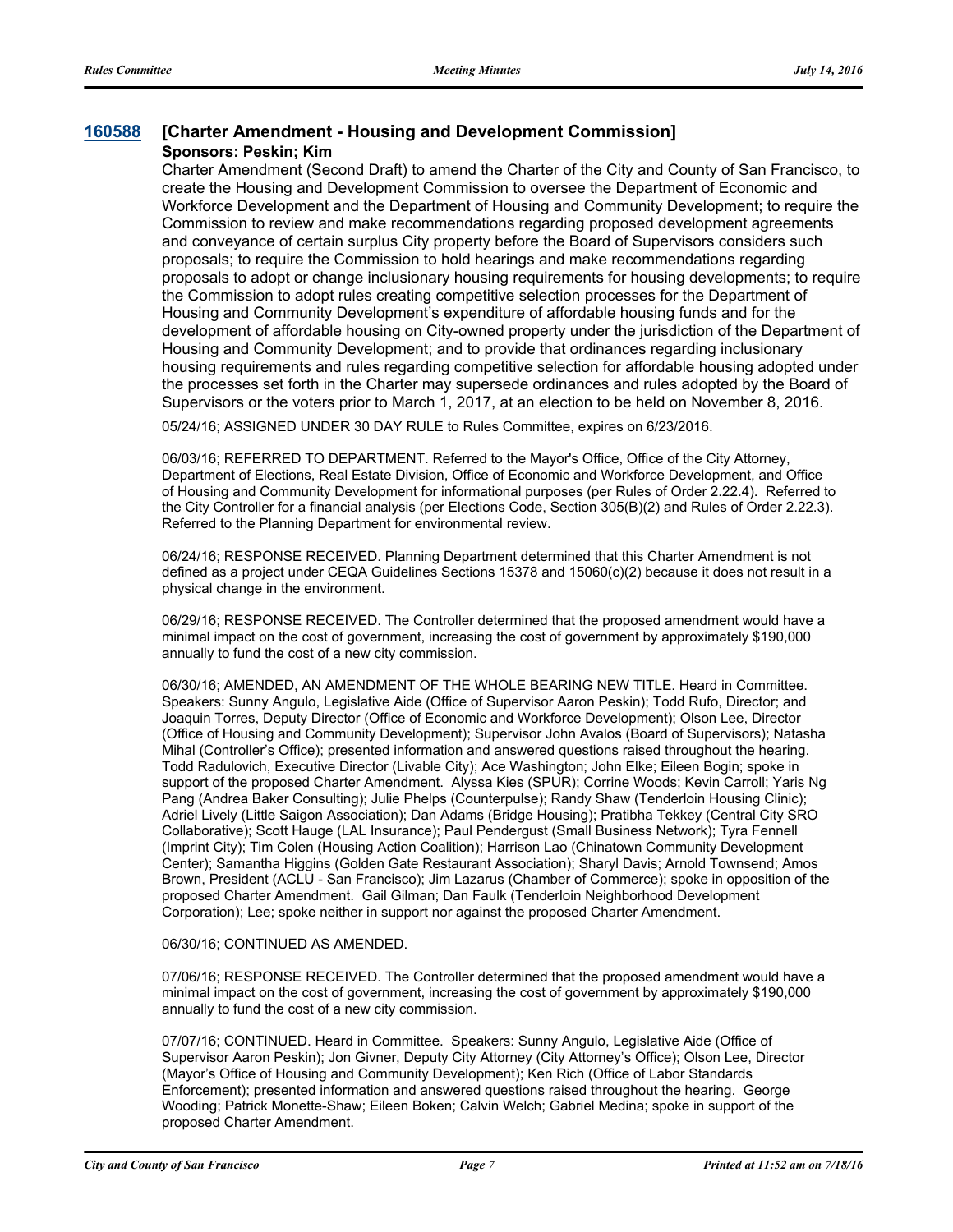07/10/16; REFERRED TO DEPARTMENT. Referred to the City Controller for a financial analysis (per Elections Code, Section 305(B)(2) and Rules of Order 2.22.3). Referred to the Planning Department for environmental review.

*Heard in Committee. Speakers: Supervisor Aaron Peskin (Board of Supervisors); Todd Rufo, Director (Office of Economic and Workforce Development); Olson Lee, Director (Mayor's Office of Housing and Community Development); Natasha Mihal (Office of the Controller); Jon Giver, Deputy City Attorney (Office of the City Attorney); presented information and answered questions raised throughout the hearing. Randy Shaw (Tenderloin Housing Clinic); John Orland; spoke in opposition of the proposed Charter Amendment. Silvia Johnson; spoke neither in support nor against the proposed Charter Amendment.*

#### **Vice Chair Mar requested that this Charter Amendment be DUPLICATED.**

#### *See Duplicated File No. 160813.*

### **Vice Chair Mar, seconded by Chair Tang, moved that this Charter Amendment be AMENDED, AN AMENDMENT OF THE WHOLE BEARING NEW TITLE. The motion carried by the following vote:**

#### Ayes: 3 - Tang, Mar, Cohen

Charter Amendment (Third Draft) to amend the Charter of the City and County of San Francisco, to create the Housing and Development Commission to oversee the Department of Economic and Workforce Development and the Department of Housing and Community Development; to require the Commission to review and make recommendations regarding proposed development agreements and conveyance of certain surplus City property before the Board of Supervisors considers such proposals; to require the Commission to hold hearings and make recommendations regarding proposals to adopt or change inclusionary housing requirements for housing developments; to require the Commission to adopt rules creating competitive selection processes for the Department of Housing and Community Development's expenditure of affordable housing funds and for the development of affordable housing on City-owned property under the jurisdiction of the Department of Housing and Community Development; and to provide that ordinances regarding inclusionary housing requirements and rules regarding competitive selection for affordable housing adopted under the processes set forth in the Charter may supersede ordinances and rules adopted by the Board of Supervisors or the voters prior to March 1, 2017, at an election to be held on November 8, 2016.

#### **Vice Chair Mar, seconded by Chair Tang, moved that this Charter Amendment be CONTINUED AS AMENDED to the July 18, 2016, Rules Committee Special Meeting. The motion carried by the following vote:**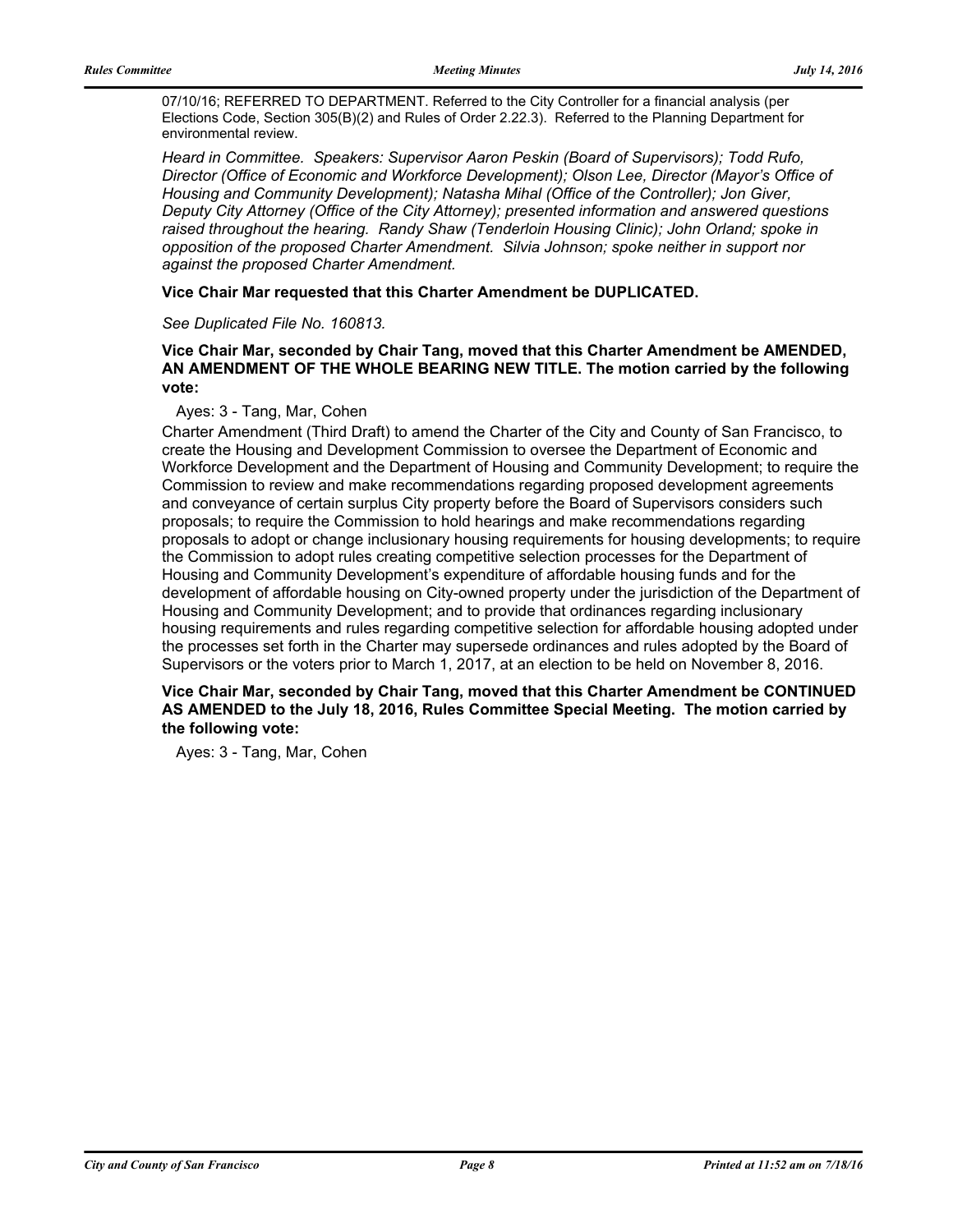#### **[Charter Amendment - Affordable Housing and Community Development Hearings and Reports] [160813](http://sfgov.legistar.com/gateway.aspx?m=l&id=31018)**

# **Sponsors: Peskin; Kim**

Charter Amendment (Second Draft) to amend the Charter of the City and County of San Francisco, to create the Housing and Development Commission to oversee the Department of Economic and Workforce Development and the Department of Housing and Community Development; to require the Commission to review and make recommendations regarding proposed development agreements and conveyance of certain surplus City property before the Board of Supervisors considers such proposals; to require the Commission to hold hearings and make recommendations regarding proposals to adopt or change inclusionary housing requirements for housing developments; to require the Commission to adopt rules creating competitive selection processes for the Department of Housing and Community Development's expenditure of affordable housing funds and for the development of affordable housing on City-owned property under the jurisdiction of the Department of Housing and Community Development; and to provide that ordinances regarding inclusionary housing requirements and rules regarding competitive selection for affordable housing adopted under the processes set forth in the Charter may supersede ordinances and rules adopted by the Board of Supervisors or the voters prior to March 1, 2017, at an election to be held on November 8, 2016. (7/14/16 - Duplicated by Supervisor Mar from File No. 160588.)

#### *Duplicated from File No. 160588.*

#### **Vice Chair Mar, seconded by Chair Tang, moved that this Charter Amendment be AMENDED, AN AMENDMENT OF THE WHOLE BEARING NEW TITLE. The motion carried by the following vote:**

#### Ayes: 3 - Tang, Mar, Cohen

Charter Amendment (Third Draft) to amend the Charter of the City and County of San Francisco, to require the Office of Economic and Workforce Development (OEWD) and the Mayor's Office of Housing and Community Development (MOHCD) to propose five-year strategic plans for consideration and approval by the Board of Supervisors; to require OEWD and MOHCD to report to the Board of Supervisors regarding their annual work plans at least two times each fiscal year; and to provide that ordinances adopted under the processes set forth in the Charter regarding inclusionary housing requirements and regarding competitive selection for the expenditure of affordable housing funds and for the development of affordable housing on City-owned property under the jurisdiction of MOHCD shall supersede ordinances and rules adopted by the Board of Supervisors or the voters prior to March 1, 2017, at an election to be held on November 8, 2016.

#### **Vice Chair Mar, seconded by Chair Tang, moved that this Charter Amendment be CONTINUED AS AMENDED to the July 18, 2016, Rules Committee Special Meeting. The motion carried by the following vote:**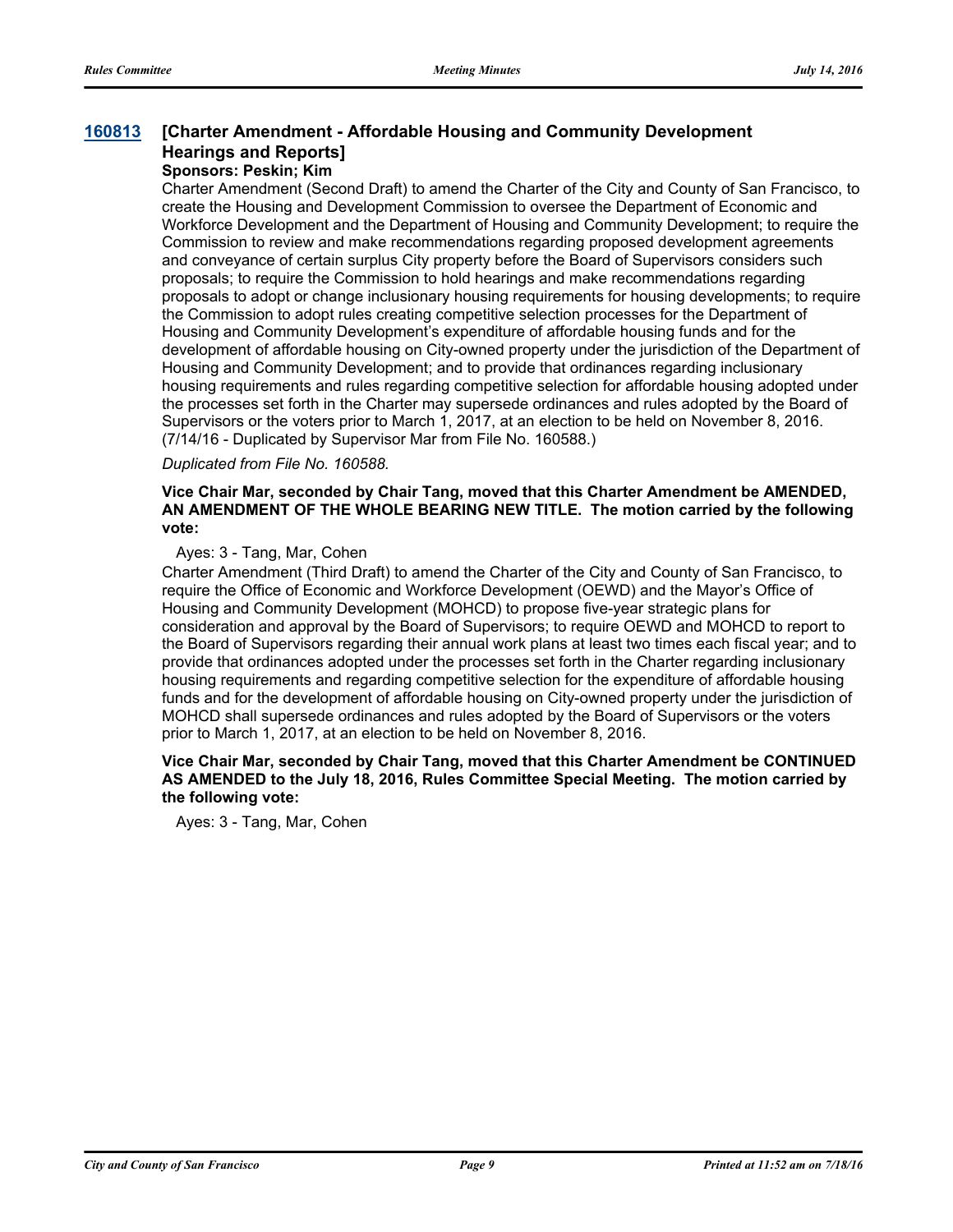#### **[Campaign and Governmental Conduct Code - Prohibiting Candidate-Controlled General Purpose Committees] [160669](http://sfgov.legistar.com/gateway.aspx?m=l&id=30874)**

#### **Sponsor: Peskin**

Ordinance amending the Campaign and Governmental Conduct Code to prohibit City elected officials from establishing candidate-controlled general purpose committees.

06/07/16; ASSIGNED UNDER 30 DAY RULE to Rules Committee, expires on 7/7/2016.

06/13/16; REFERRED TO DEPARTMENT. Referred to the Ethics Commission in accordance with Campaign and Governmental Conduct Code, Section 1.103. Referred to the Department of Elections for informational purposes.

06/27/16; RESPONSE RECEIVED. At the June 27, 2016, meeting, the Ethics Commission voted 4-0 in favor of supporting this Ordinance.

*Heard in Committee. Speakers: Supervisor Aaron Peskin (Board of Supervisors); Natasha Mihal (Office of the Controller); presented information and answered questions raised throughout the hearing.*

**Vice Chair Mar, seconded by Member Cohen, moved that this Ordinance be RECOMMENDED AS A COMMITTEE REPORT to the July 19, 2016, Board of Supervisors meeting. The motion carried by the following vote:**

Ayes: 3 - Tang, Mar, Cohen

*Chair Tang requested that File Nos. 160669 and 160699 be called and heard together.*

#### **[Initiative Ordinance - Campaign and Governmental Conduct Code - Prohibiting Candidate-Controlled General Purpose Committees] [160699](http://sfgov.legistar.com/gateway.aspx?m=l&id=30904)**

#### **Sponsor: Peskin**

Motion ordering submitted to the voters an Ordinance amending the Campaign and Government Conduct Code to prohibit City elected officials from establishing candidate-controlled general purpose committees, at an election to be held on November 8, 2016.

06/14/16; ASSIGNED UNDER 30 DAY RULE to Rules Committee, expires on 7/13/2016.

06/27/16; REFERRED TO DEPARTMENT. Referred to the Ethics Commission in accordance with Campaign and Governmental Conduct Code, Section 1.103. Referred to Planning Department for environmental review. Referred to the Controller for financial analysis. Referred to the Department of Elections for informational purposes.

06/27/16; RESPONSE RECEIVED. At the June 27, 2016, meeting, the Ethics Commission voted 4-0 in favor of supporting this Initiative Ordinance.

*Heard in Committee. Speakers: Supervisor Aaron Peskin (Board of Supervisors); Natasha Mihal (Office of the Controller); presented information and answered questions raised throughout the hearing.*

**Vice Chair Mar, seconded by Chair Tang, moved that this Charter Amendment be RECOMMENDED AS A COMMITTEE REPORT to the July 19, 2016, Board of Supervisors meeting. The motion carried by the following vote:**

Ayes: 3 - Tang, Mar, Cohen

*Chair Tang recessed the Rules Committee at 1:26 p.m. and reconvened at 1:33 p.m.*

*Supervisor Mar was noted present at 1:51 p.m.*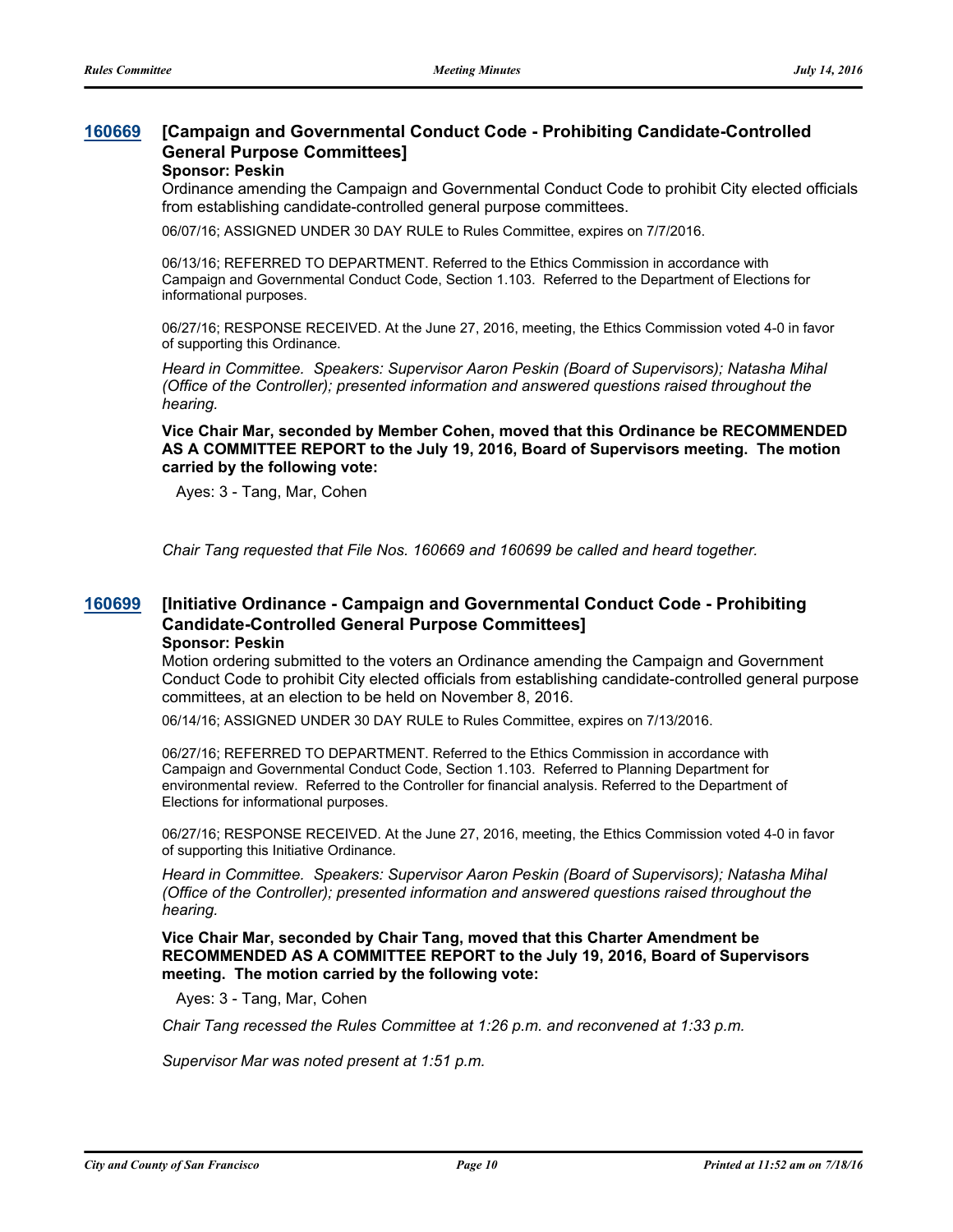#### **[Initiative Ordinance - Planning Code - Requiring Conditional Use Authorization for Replacement of Production, Distribution, Repair, Institutional Community, and Arts Activities Uses] [160698](http://sfgov.legistar.com/gateway.aspx?m=l&id=30903)**

#### **Sponsors: Kim; Peskin**

Motion ordering submitted to the voters an Ordinance amending the Planning Code to require Conditional Use authorization for conversion of Production, Distribution, and Repair Use, Institutional Community Use, and Arts Activities Use and replacement space; and affirming the Planning Department's determination under the California Environmental Quality Act, at an election to be held November 8, 2016.

06/14/16; ASSIGNED UNDER 30 DAY RULE to Rules Committee, expires on 7/13/2016.

06/27/16; REFERRED TO DEPARTMENT. Referred to Planning Department for environmental review. Referred to the Controller for financial analysis. Referred to the Mayor and Department of Elections for informational purposes.

06/30/16; RESPONSE RECEIVED. Planning Department determined that this Initiative Ordinance is not defined as a project under CEQA guidelines Sections 15378 and 15060(c)(2) because it does not result in a physical change in the environment. Individual physical projects would require environmental review.

*Heard in Committee. Speakers: April Veneracion Ang, Legislative Aide (Office of Supervisor Jane Kim); Josh Switzky (Planning Department); presented information and answered questions raised throughout the hearing. Gabriel Medina (Mission Economic Development Agency); Mari Eliza; Erick Arguello, President (Calle 24); John Orland; Dairo Romero; Skot Kuiper; spoke in support of the proposed Charter Amendment. David Meckel (California College of the Arts); Muhammad Nadhiri (Axis Development Group); Tim Colen (San Francisco Housing Action Coalition); Sarah Karlinsky (SPUR); Adrian Simi; Steve Vettel (Farella Braun and Martel); Jason Wallace; Kate (Manufacturing association); spoke in opposition of the proposed Charter Amendment. Silvia Johnson; spoke neither in support nor against the proposed Charter Amendment.*

*Supervisor Peskin requested to be added as a cosponsor.*

**Member Cohen moved that this Initiative Ordinance be AMENDED by accepting amendments proposed by Supervisor Kim but eliminating the following impacted areas: Showplace Square, Potrero Hill, and Central Waterfront, and omitting the section regarding the Board adopting an ordinance after 60 months. The motion carried by the following vote:**

Ayes: 3 - Tang, Mar, Cohen

**Chair Tang moved that this Initiative Ordinance be AMENDED, AN AMENDMENT OF THE WHOLE BEARING SAME TITLE, to revise the last paragraph to read 'The Board of Supervisors may amend the provisions of this measure at any time after its initial effective date to promote or better achieve the underlying goal of protecting and enhancing these PDR, Institutional Community, and Arts Activities uses.' The motion carried by the following vote:**

Ayes: 2 - Tang, Cohen Noes: 1 - Mar

**CONTINUED AS AMENDED to the July 18, 2016, Rules Committee special meeting. The motion carried by the following vote:**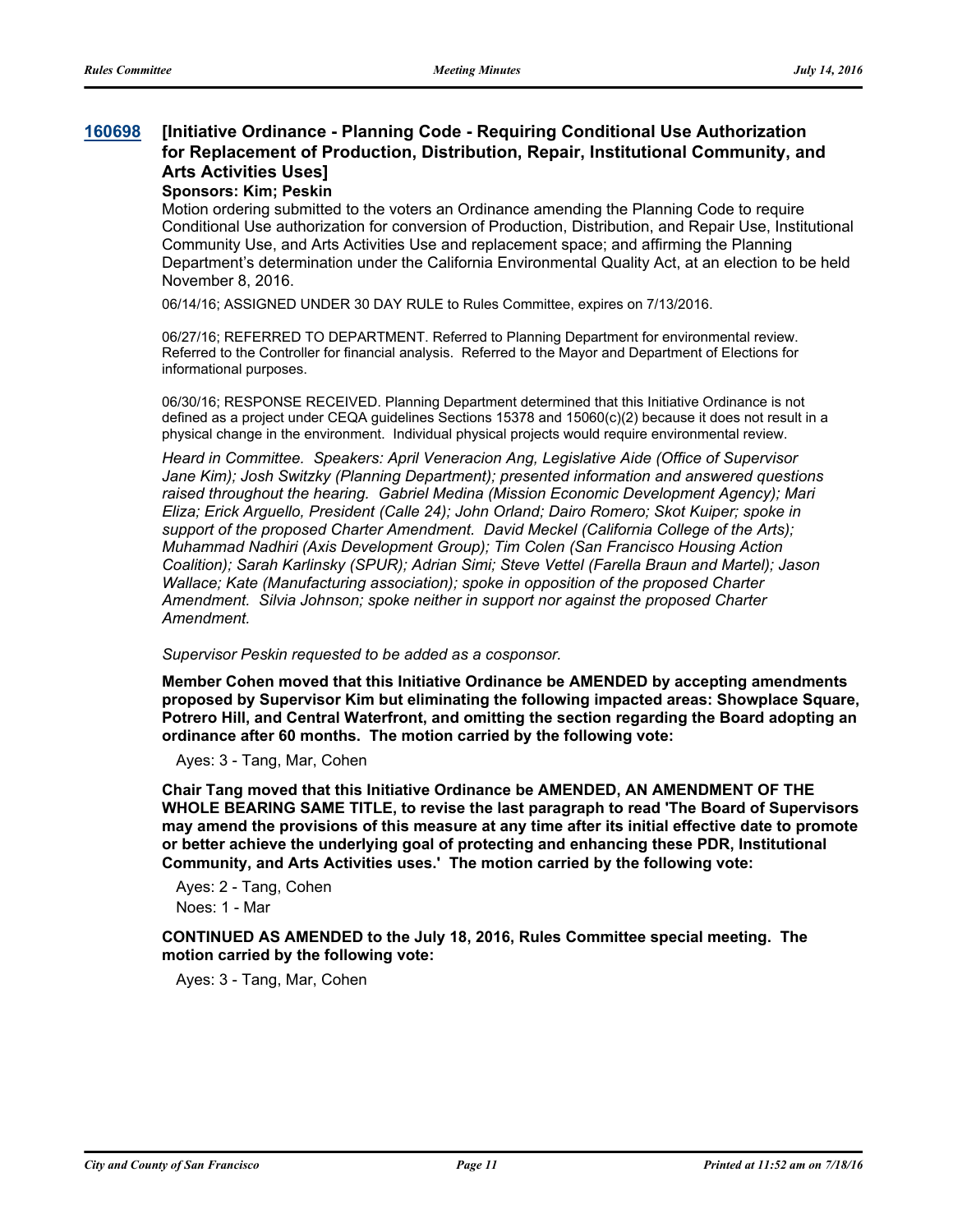#### **[Hearing - Initiative Ordinance - Police Code - Promotion of Safe and Open Sidewalks] [160731](http://sfgov.legistar.com/gateway.aspx?m=l&id=30936)**

#### **Sponsors: Farrell; Tang, Cohen and Wiener**

Hearing to consider the proposed initiative ordinance submitted by four or more Supervisors to the voters at the November 8, 2016, Election, entitled "Ordinance amending the Police Code to prohibit the placement of tent encampments on public sidewalks."

06/21/16; RECEIVED AND ASSIGNED to Rules Committee.

06/27/16; REFERRED TO DEPARTMENT. Referred to the Mayor's Office, City Attorney, Department of Elections, Ethics Commission, City Administrator, HOPE, Police, Public Works, and Human Services Agency for informational purposes (per Rules of Order 2.22.4). Referred to the City Controller for a financial analysis (per Elections Code, Section 305(B)(2) and Rules of Order 2.22.3). Referred to the Planning Department for environmental review. Referred to the Small Business Commission for comment.

07/05/16; RESPONSE RECEIVED. Planning Department determined that this Charter Amendment is not defined as a project under CEQA Sections 15378 and 15060(c)(2) because it does not result in a physical change in the environment.

*Heard in Committee. Speakers: Jess Montejano, Legislative Aide (Office of Supervisor Mark Farrell); presented information and answered questions raised throughout the hearing. Jordan Gwendolyn Davis; spoke in opposition of the proposed Initiative Ordinance. Silvia Johnson; spoke neither in support nor against the proposed Initiative Ordinance.*

**Vice Chair Mar, seconded by Member Cohen, moved that this Hearing be HEARD AND FILED. The motion carried by the following vote:**

Ayes: 3 - Tang, Mar, Cohen

## **[160730](http://sfgov.legistar.com/gateway.aspx?m=l&id=30935) [Hearing - Initiative Ordinance - Accessory Dwelling Units] Sponsors: Farrell; Cohen, Wiener and Breed**

Hearing to consider the proposed initiative ordinance submitted by four or more Supervisors to the voters at the November 8, 2016, Election, entitled "Ordinance amending the Planning Code to allow the construction of Accessory Dwelling Units (ADUs, also known as Secondary or In-Law Units) on all lots in the City in areas that allow residential use; amending the Administrative Code to revise the definition of "rental unit" as it applies to ADUs.

06/21/16; RECEIVED AND ASSIGNED to Rules Committee.

06/27/16; REFERRED TO DEPARTMENT. Referred to the Mayor's Office, City Attorney, Department of Elections, Ethics Commission, City Administrator, Department of Building Inspection, and Mayor's Office of Housing and Community Development for informational purposes (per Rules of Order 2.22.4). Referred to the City Controller for a financial analysis (per Elections Code, Section 305(B)(2) and Rules of Order 2.22.3). Referred to the Planning Department for environmental review. Referred to the Small Business Commission for comment.

07/05/16; RESPONSE RECEIVED. Planning Department determined that this proposed initiative ordinance received environmental clearance under the 2004 and 2009 Housing Element EIR, certified by the Planning Commission on April 24, 2014, and the Housing Element EIR Addendum No. 4, issued by the Planning Department on June 15, 2016 (Planning Case Nos. 2007.1275E and 2016-004042ENV).

*Heard in Committee. Speakers: Jess Montejano, Legislative Aide (Office of Supervisor Mark Farrell); presented information and answered questions raised throughout the hearing. Silvia Johnson; spoke neither in support nor against the proposed Charter Amendment.*

**Member Cohen, seconded by Vice Chair Mar, moved that this Hearing be HEARD AND FILED. The motion carried by the following vote:**